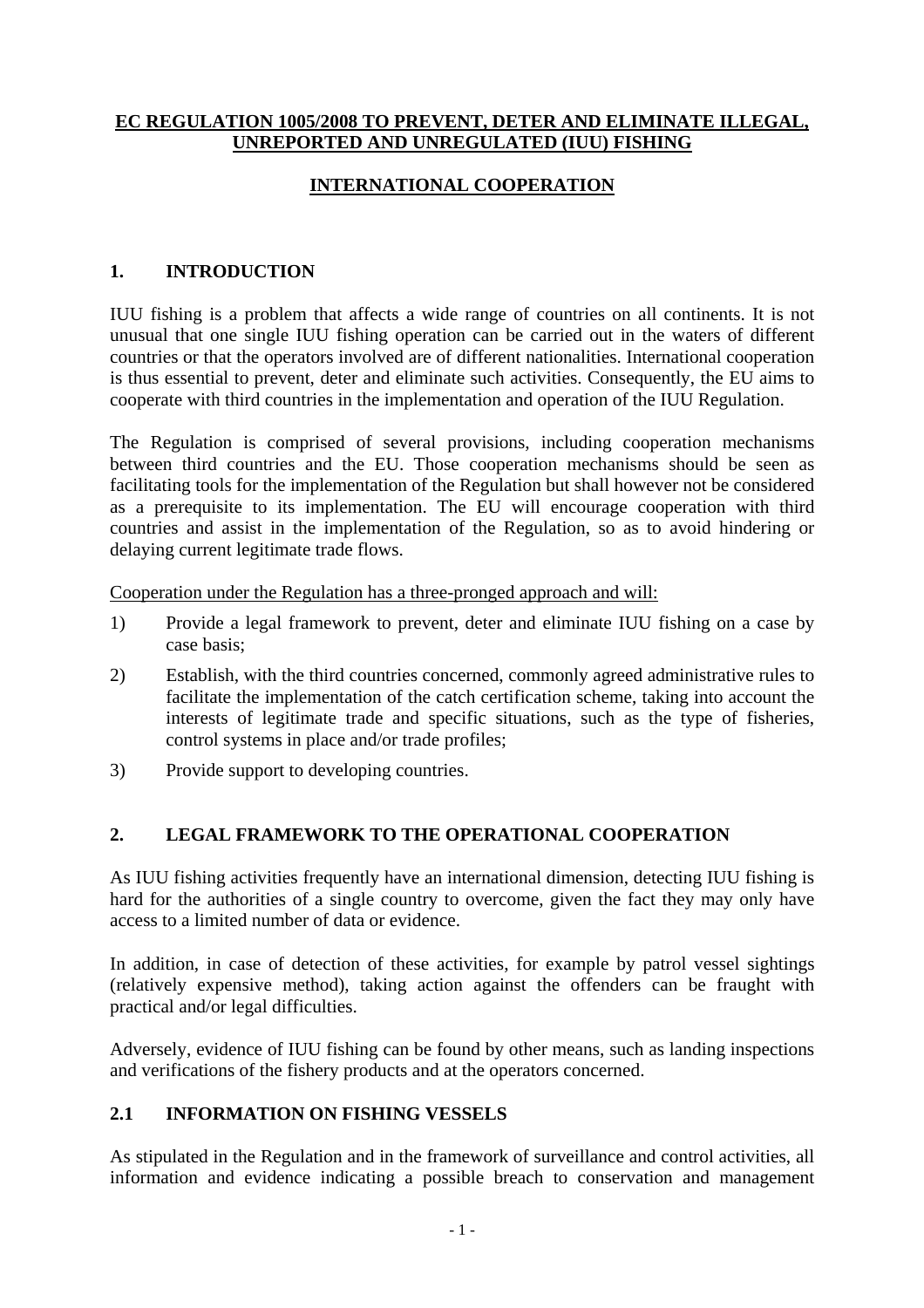measures collected by Member States shall be made available to all third countries concerned (flag States, coastal States), for the purposes of further investigation and action towards the offenders.

*(References: Articles 11(4) and 48)* 

## **2.2 THE COMMUNITY ALERT SYSTEM**

The Commission is convinced that the detection of IUU fishing should take place at the earliest possible stage in order to reduce its negative impact on the resources and on legitimate trade.

To that end, a Community Alert System has been introduced in the Regulation and its purpose is threefold:

- To collect and examine any reliable information raising well-founded doubts as to the compliance with conservation and management measures by fishing vessels of fishery products;
- To increase awareness by all parties concerned on situations of risk regarding the compliance with conservation and management measures;
- To enable authorities to focus their attention on potential cases of fraud, thus avoiding unnecessary verifications on trade of 'clean' goods.

This system will generate "alert notices", regular updates and they will be made publicly available and communicated to the third countries concerned.

(*References: Articles 23 and 24)*

#### **2.3 VERIFICATIONS UNDER THE CATCH CERTIFICATION SCHEME**

Like other certification systems applying to international trade, the catch certification scheme has a control mechanism of the operations, which calls for cooperation with the third countries concerned.

In the presence of well-founded doubts on the validity of catch certificates or the respect of conservation and management measures, Member States will inform the third country concerned and ask it to carry out all relevant verifications. Their results will make it possible to take a decision relating to the acceptance of the consignments on the market.

*(References: Articles 17 and 18)* 

#### **2.4 MUTUAL ASSISTANCE**

The exchange and the use of information between authorities at international level requires a legal framework to determine the scope and conditions of such cooperation, relating to the verification of compliance by fishing vessels or operators, including the protection of data shared. To that end, the Regulation provides for the setting up of a system of mutual assistance, which will lay down all the relevant legal provisions to be implemented, where